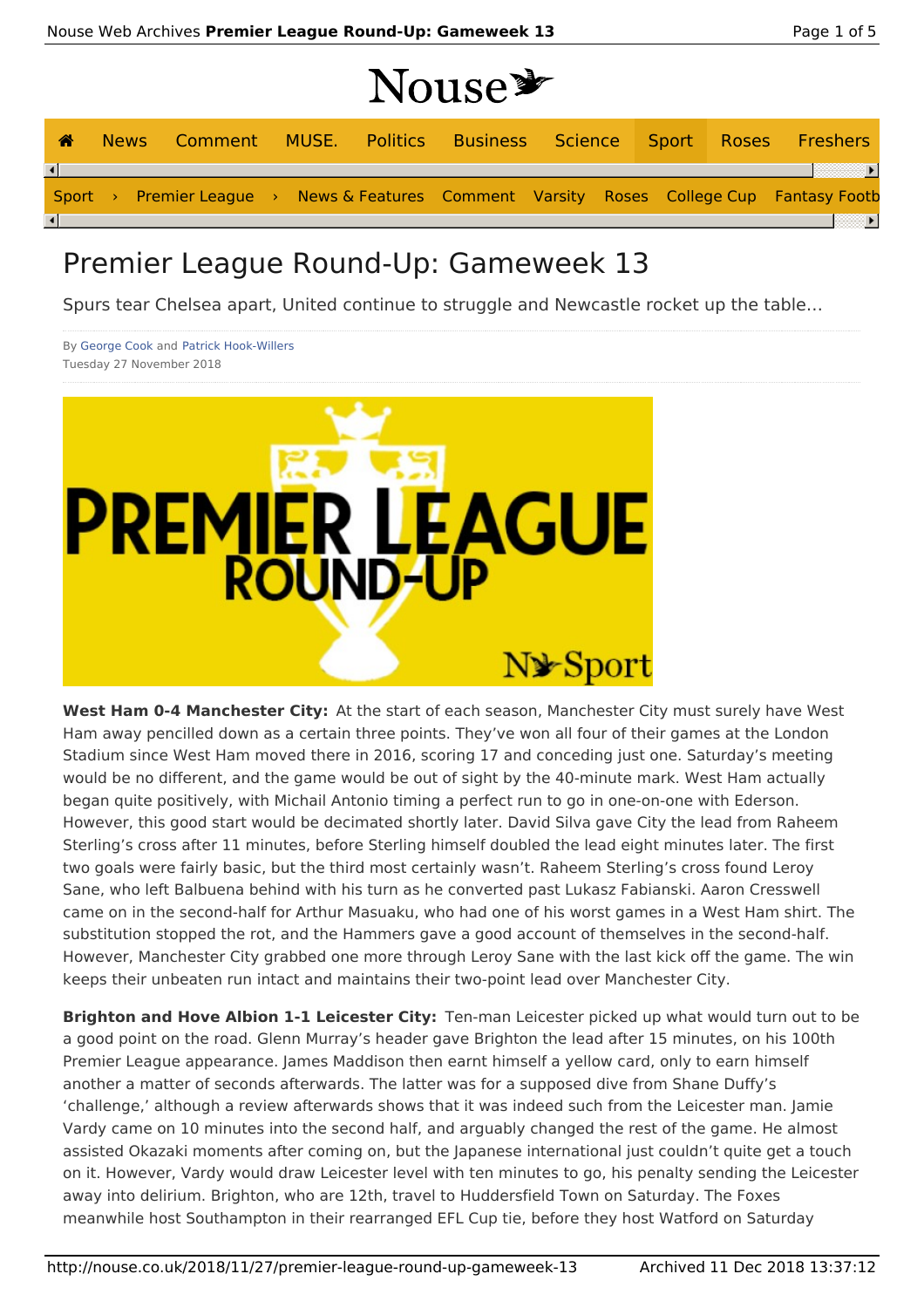afternoon.

**Fulham 3-2 Southampton:** Claudio Ranieri got off to a fantastic start in his new job as Fulham boss, in a match full of excitement. Stuart Armstrong gave the Saints the lead after 18 minutes, only for Mitrovic to get Fulham level 15 minutes later. On-loan Premier League legend Andre Schurrle then put the home side ahead on the stroke of half-time. The second-half began just as fast as the second, with Armstrong getting his second, drawing Fulham level. However, Mitrovic would have the final say, giving Fulham what would be the winner ten minutes later (63 mins). The result temporarily lifted Fulham off the foot of the table, although they unfortunately returned following Huddersfield's win at Wolves. They do however go level on points with Cardiff City and Southampton, highlighting how close it is at the foot of the table. Storm clouds continue to gather over Mark Hughes, whose win percentage is shockingly bad. Surely the Southampton board can only persevere with this for so long?

**Watford 0-3 Liverpool:** An excellent final third from Liverpool stretched their unbeaten run to 13 games, matching that of Manchester City's. Jurgen Klopp's men dominated possession throughout the game, proving once again why they are the main challengers to Manchester City's attempt at regaining their Premier League title. However, Watford had several chances in the first half, which they will no doubt be regretting now. Mohammed Salah gave the Reds the lead after 67 minutes, but it was Trent Alexander-Arnold who got the pick of the lot. The youngster placed his free-kick to utter perfection in the top corner, giving Watford goalkeeper Ben Foster no chance. Jordan Henderson got himself sent off just a few minutes, picking up a second yellow card, both of which were deserved. Any hope of a Watford fightback was dashed though, when Roberto Firmino put Liverpool 3-0 with just a minute of normal time left. Watford have now only picked up one point from their three last games, but still sit in the top half of the table. They face a trip to Leicester on Saturday, who are just a place below them in the table. Liverpool, however, face a huge week. On Wednesday, they travel to PSG in their penultimate Champions' League group game, before the Merseyside Derby on Sunday with Everton.

**Manchester United 0-0 Crystal Palace:** Old Trafford witnessed yet another dull 90 minutes of football on Saturday afternoon, as Jose Mourinho's side failed to overcome Crystal Palace, who recorded their first points here for 29 years. Anthony Martial wasn't able to continue his impressive goal scoring streak, offering very little at crucial moments. Romelu Lukaku did have the ball in the back of the net, but it was ruled out for offside. His last league goal came on the 15th September, a truly miserable statistic to the Belgians name. Jesse Lingard was perhaps the standout attacking player for United, forcing Palace's Wayne Hennessey into some crucial saves. The Eagles had a couple of chances which Cheikhou Kouyate squandered in the dying moments, but it was a solid point nonetheless for Roy Hodgson's men. The result keeps Palace outside the drop zone, but by just a point. Their last league win was 10 weeks ago, when they won away at Huddersfield. They'll be hoping to pick up what would be a significant three points when they take on fellow strugglers Burnley next week at Selhurst Park. Jose Mourinho's side can perhaps redeem themselves by ensuring their Champions League Round of 16 qualification on Tuesday, when they host Young Boys. After that, they face a trip to Southampton on Saturday night. The 20-times Champions are a huge seven points behind fourth place already, so a win is desperately needed.

**Everton 1-0 Cardiff City:** Everton moved above both AFC Bournemouth and Manchester United with an impressive display at Goodison Park. They dominated the game in terms of possession but were uninspiring in front of goal in the first half. Sol Bamba was a rock at the heart of the Cardiff defence, keeping Marco Silva's men at bay. However, the defensive line was only solid for so long. Gylfi Sigurdsson finally put Everton ahead on the hour, tapping in after Neil Etheridge had stopped Theo Walcott's effort. The win puts the Toffees into sixth place, whilst Cardiff remain in the bottom three. With so much other excitement at both the top and the bottom of the table, they've quietly accumulated a solid number of points and crept up the table seemingly unnoticed. Marco Silva appears to be proving his doubters wrong once again. Neil Warnock's men were unlikely to take anything from their visit to Merseyside, but the manner of their performance is a cause for concern. They had very little of the ball, and the chances they did have came to nothing. Victor Camarasa's shot was the best of the few, comfortably pushed away by Jordan Pickford. The Bluebirds next three fixtures are all against teams in the bottom-half, so they'll be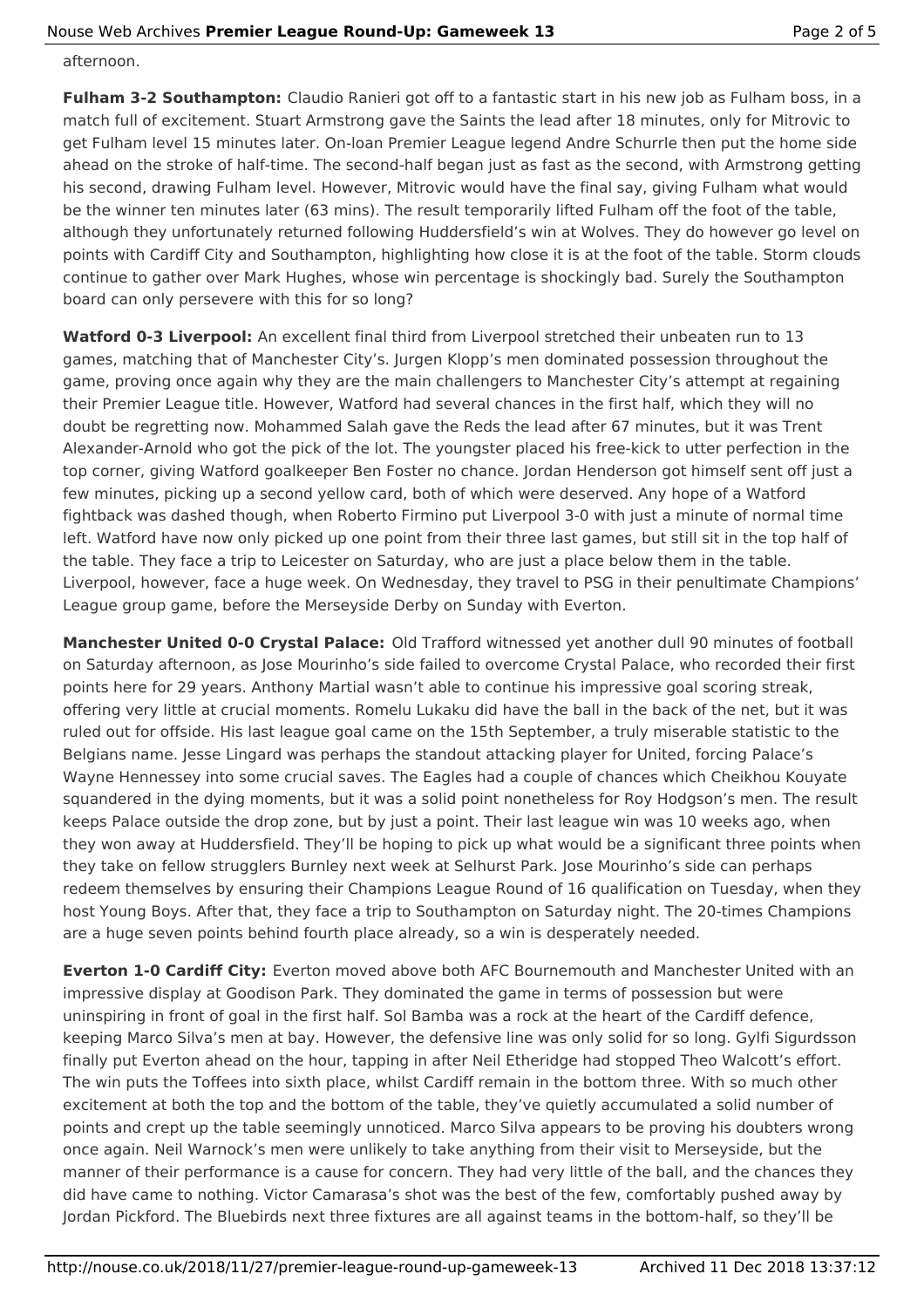#### Nouse Web Archives **Premier League Round-Up: Gameweek 13** Page 3 of 5

desperate to find a win somewhere. Everton, meanwhile, prepare for their huge Merseyside derby clash with Liverpool on Sunday.

**Tottenham Hotspur 3-1 Chelsea:** Stellar. Supreme. Spurs. Tottenham showed a ridiculous level of maturity and quality that hadn't been seen at all in what has been a very testing season for the Lilywhites. Chelsea were unable to cope with them from the very first minute, and when Dele Alli headed in from a free kick on seven minutes, the Blues' fate was sealed in stone. Tottenham absolutely ran Chelsea ragged with a clear superiority in every department. Harry Kane deceived the goalkeeper and everybody else watching on with a 25 yard strike to the bottom left corner which was reminiscent of his genuine breakthrough goal in the famous 5-3 win against Chelsea when people started to sit up and take notice of his god-like quality. Tottenham had an incredible number of chances over the duration of the game, Heung-Min Son having the chance to net at least four. He only grabbed one however, but what a goal it was, picking up the ball on the halfway line before skinning Jorginho and David Luiz with ease, stroking the ball effortlessly past Kepa to score one of the goals of the season so far. Chelsea stole one back late on through Olivier Giroud, which was entirely undeserved. On another day, and perhaps on a non-NFL ravaged pitch, this would have been at least 8-0 to the mighty Spurs. If only the stadium had been ready… Now Spurs face Inter in a crucial Champions League showdown before visiting their noisy neighbours Arsenal next weekend. COYS!

**AFC Bournemouth 1-2 Arsenal:** Unai Emery's team visited the South Coast desperate for a win, having drawn four of their previous games. Fortunately, they would return to winning ways. Jefferson Lerma's own goal put the Gunners in front after thirty minutes, only for Josh King to get the Cherries back on level terms as the half-time whistle blew. Once again, Aubameyang would prove to be the hero for Arsenal, putting them in front with just over twenty minutes to go. The Gabonese international has now been involved in 23 of Arsenal's last 26 goals. Bournemouth have now lost three games on the spin, but thanks to their excellent start to the season, they still remain in the top half. However, a disastrous December and they could tumble down the table. They face an almost impossible task on Saturday when they visit Manchester City. Arsenal travel to Vorskla Poltava in the Europa League on Thursday, before their important North London Derby with Tottenham at the Emirates on Sunday.

**Wolves 0-2 Huddersfield Town:** Huddersfield got themselves an enormous victory at Molineux on Sunday evening. Aaron Mooy scored both of the goals in a game that sees them rocket up the table. The Terriers got off to a fantastic start, with Mooy putting them ahead after six minutes. It came from a lovely move down the left side, with Billing, Durm and Mooy all combining for the early goal. They should really have been further ahead when the half-time whistle came. Wolves didn't seem at the races, and Huddersfield had plenty of chances to cement a bigger advantage. Nuno Espirito Santo described it as one of the worst performances he'd seen as Wolves manager, whilst David Wagner was understandably delighted. This was their first win on the road with a clean-sheet since their 3-0 victory at Selhurst Park on the opening day of last season. Mooy doubled the visitors lead with 16 minutes left to play, placing the ball perfectly in the bottom left corner from 20 yards out. Huddersfield now sit 15th, two points clear of the drop zone. Wolves remain 11th, but they've now lost four of their last five. They travel to struggling Cardiff on Friday night, whilst Huddersfield host Brighton.

**Burnley 1-2 Newcastle United:** Rafael Benitez went to bed a delighted man last night (Monday 27th November) as Newcastle recorded their third consecutive win. Sean Dyche, on the other hand, will be desperately searching for the Burnley team who managed to secure Europa League qualification last season. They appear not to be present at Turf Moor this year, as the Lancashire side now sit just one place above the relegation zone. Newcastle were in-front after just four minutes, when Federico Fernandez's shot took a deflection off Ben Mee. They doubled their lead soon after, with Matt Ritchie's cross finished off by Ciaran Clarke. Burnley got themselves back in the game just before half-time when Sam Vokes looped the ball over Martin Dubravka, but it wouldn't be enough. The win rockets Newcastle up to 13th place. They take on West Ham on Saturday, and a win could put them some seven points clear of the dreaded bottom three. Burnley travel to Selhurst Park, as they look to kick-off a huge December with a win over Palace.